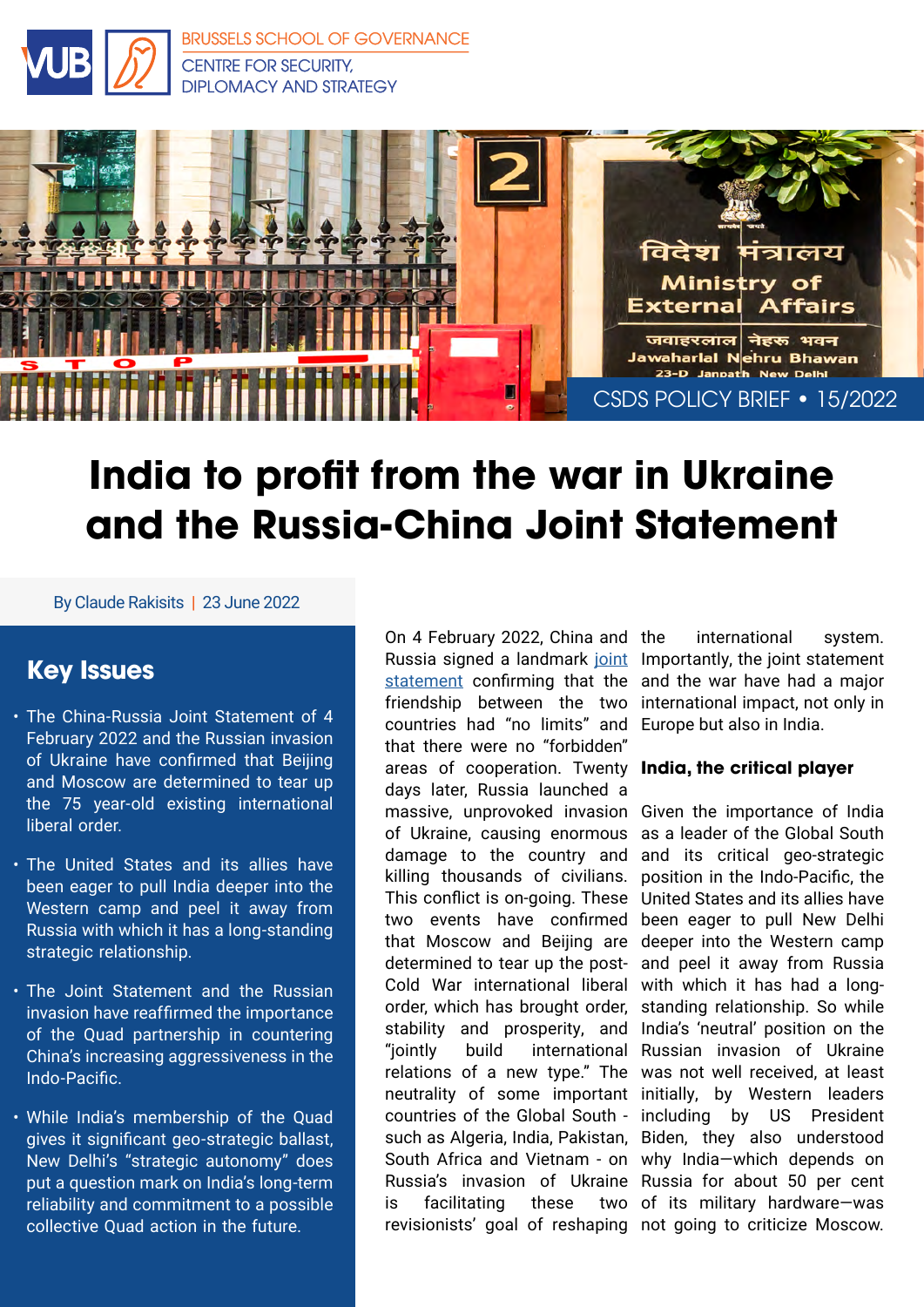It is a relationship the Indians value considerably, nuclear deal in 2005 - that it has been prevaricating especially Moscow's support for India's position on whether to impose sanctions against India, as on Kashmir. For similar reasons, India also refused required by the Countering America's Adversaries to condemn the 1979 invasion of Afghanistan by the then Soviet Union. It is, however, a moot point whether foreign exchange-hungry Russia would Given the broad geo-strategic picture, it is most have punished India, had it criticized it directly, by no longer selling it defence materiel. However, the more pertinent reason Western capitals have refused to openly criticize Prime Minister Narendra Modi's position on Ukraine is that, while events in eastern Europe are shockingly appalling and President Putin's behaviour unacceptable, the longterm global geo-strategic threat remains China, and neighbouring India has a critical role to play in countering it.

Accordingly, and despite India's refusal to call Russia's invasion by name, abstaining on a UN Security Council Resolution condemning the Russian invasion as well as a UN Human Rights Council resolution suspending Russia's membership, importing Russian oil at a discount, and refusing to apply the EU and US sanctions against Russia, the Americans and the Europeans have gone out of their way to accommodate India's position. Since the beginning of the war, a succession of European leaders has travelled to New Delhi to try to convince Prime Minister Modi to take a tougher position on Russia, but to no avail. The beeline of leaders included President of the European Commission Ursula von der Leyen, UK Prime Minister Boris Johnson, and the foreign ministers of Lithuania, Luxembourg, Norway, Poland, Portugal, Slovenia, and the UK.

As part of the US–India 2 + 2 Ministerial Dialogue, Secretary of State Antony Blinken and Secretary of Defense Llyod Austin also travelled to India in April. The US is considering a \$500 million military aid package to try to wean India off its heavy dependence on Russian military hardware for its defence force. This is in addition to the \$4 billion in arms sales in the last decade (compared to Russia's \$25 billion), the signing of four "foundational agreements" enabling military cooperation, making India a "Major Defence Partner" in 2016, and awarding India "Strategic Trade Authorisation" in 2018. Significantly, Washington is so keen to deepen its growing strategic relationship with India—one that really started with the civilian an "equitable, open and inclusive security system

Through Sanctions Act (CAATSA), for buying the sophisticated S-400 missile air defence from Russia. unlikely that President Biden will impose sanctions against India. Significantly, NATO-member Turkey has been slapped with CAATSA sanctions for acquiring the same air defence system from Moscow. However, I suspect it will take more than a few European visitors, some military contracts and American wooing to get India to jettison completely its close relationship with Russia and abandon its long-held "strategic autonomy" — the present name for its non-alignment position during the Cold War, at least for the moment.

Prime Minister Modi has also been busy making calls on European leaders. In early May, he called on German Chancellor Scholz, French President Macron and Danish Prime Minister Frederiksen. As president of the rotating presidency of the G7, Chancellor Scholz has invited Modi to attend the Summit which will be held in Bavaria at the end of June. So, all in all, and rather paradoxically given India's 'neutral' stance vis-à-vis Russia, the events in Ukraine have turned out to bring a significant foreign policy win for New Delhi. And while there are some serious question marks about the Modi government's [human rights record](https://www.state.gov/reports/2021-country-reports-on-human-rights-practices/india/) with regard to its treatment of the Muslim minority and Kashmiris, and reportedly these are regularly raised by the US State Department, the broader geo-strategic objectives take precedence over India's poor domestic record.

#### **The Quad, the solution?**

A critical security grouping which the US and its allies will use to try to anchor India more deeply into the Western camp is the 15-year-old Quadrilateral Security Dialogue, also known as the Quad composed of Australia, India, Japan, and the US  $$ four democracies of the Indo-Pacific. The events in Ukraine and the China-Russia Joint Statement have confirmed in stark terms that Beijing and Moscow are determined to destroy the existing international liberal order, which includes opposing a free and open Indo-Pacific, and replacing it with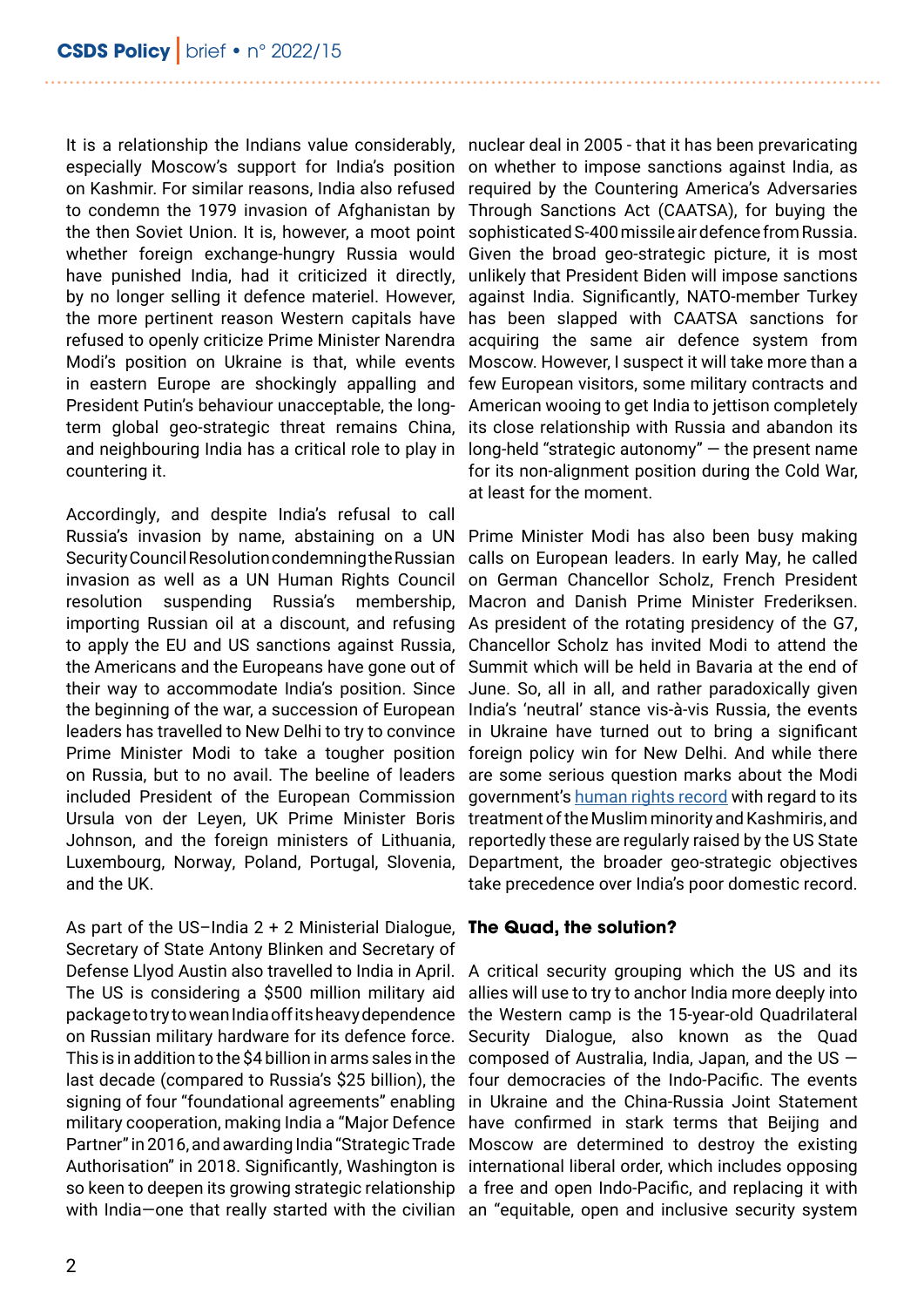in the Asia-Pacific region". Accordingly, just like issues in Kashmir–most of its own doing, New Russia's invasion of Ukraine has given NATO and the EU powerful unifying boosts, the invasion and the Joint Statement will have reaffirmed in the eyes to Afghanistan where it had a significant presence of the four Quad members the importance of this prior to the Taliban takeover in August 2021. partnership. This is why the Quad Leaders' summit invasion, was so important not only psychologically, of cooperation at the leaders' level. This was only do put a question mark on New Delhi's longthe second meeting in person of all four leaders. order.

developments in Europe in the last three months refuse to call President Putin's military operation

Delhi is among like-minded countries. Membership of SCO also potentially gives India indirect access

meeting in Tokyo on 24 May—the first since Russia's India's membership of these regional groupings but also practically to deepen further their habit its continued adherence to "strategic autonomy", Without naming China, the Leaders [reaffirmed](https://www.whitehouse.gov/briefing-room/statements-releases/2022/05/24/quad-joint-leaders-statement/) their collective Quad action in the future. However, it is resolve to uphold the international rules-based important to note the nuances in India's approach Given the significant military and political For example, although New Delhi continues to which include Russia and China, in addition to term reliability and commitment to a possible to security and foreign affairs which are informed by the country's geography, history, and economy.

## **So, all in all, and rather paradoxically given India's 'neutral' stance vis-à-vis Russia, the events in Ukraine have turned out to bring a significant foreign policy win for New Delhi.**

and their potential, long-term consequences in the an invasion, it has nevertheless been critical; Indo-Pacific, India's membership of the Quad gives this security grouping significant geo-strategic ballast. India is the only Quad member which has a border with China, potentially complicating Beijing's planning were it to engage militarily with one or more of the members of the Quad in the future. However, the 3500-kilometre border with China also heavily influences New Delhi's stance on security issues in the region. After all, India lost a brief war with China sixty years ago and clashed with it briefly in Ladakh two years ago, losing some territory in the process. But, while India is in principle committed to the Quad's objectives, New Delhi continues to put some of its strategic eggs in other regional security groupings as well. These are RIC (Russia, India and China), BRICS (Brazil, Russia, India, China and South Africa), and SCO (the Shanghai Cooperation Organisation). Of the three, only SCO brings any sort of concrete benefit to India as it is principally focused Asia. And given India's on-going militant activity the US, including the basing of American military

condemning unequivocally the violence and calling for the resolution of the conflict through dialogue and diplomacy and respect for the sovereignty and territorial integrity of all countries. While this indirect Indian criticism of Russia has been somewhat lost in the media and diplomatic noise following the invasion, respect for countries' sovereignty is a principle New Delhi values highly given its own unresolved territorial disputes with China.

on pursuing counter-terrorism activities in Central long-standing bilateral military arrangements with There are three other important differences India has with its Quad colleagues which have an impact on New Delhi's approach to security in the Indo-Pacific and, ultimately, on the cohesion of the Quad. First, India's focus is solidly on the Indian Ocean side of the equation, as opposed to the other Quad members' attention directed more to the Pacific Ocean, in particular the South China Sea and the East China Sea. Second, Australia and Japan have had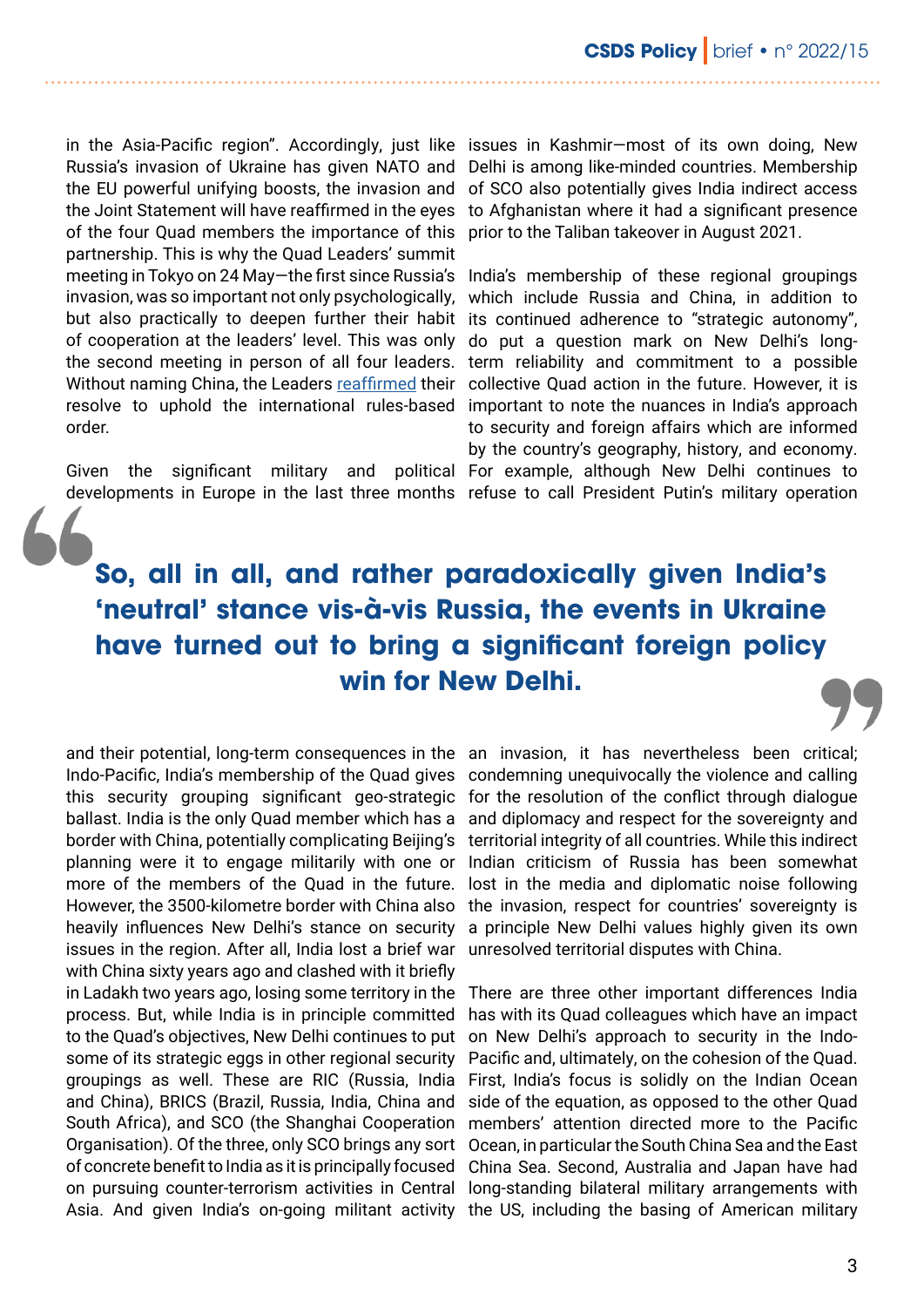personnel in their respective countries. While New China Joint Statement have hardened the global Delhi's strategic relationship with Washington is deepening, it is nowhere as close as those Tokyo and over the last few years. They have also confirmed Canberra have with Washington. Third, while India is the largest democracy in the world, the present government's domestic policies increasingly favour the Hindu majority and discriminate minorities, particularly Muslims. Moreover, Prime Minister Modi's heavy-handed approach to Kashmir, which Russia and China. And this will include intensifying has been criticized by the [UN High Commission](https://www.ohchr.org/sites/default/files/Documents/Countries/PK/KashmirUpdateReport_8July2019.pdf) [for Human Rights,](https://www.ohchr.org/sites/default/files/Documents/Countries/PK/KashmirUpdateReport_8July2019.pdf) has not gone unnoticed by the other members. All in all, India's somewhat wobbly democratic standards do put into question the [the Indo-Pacific"](https://data.consilium.europa.eu/doc/document/ST-7914-2021-INIT/en/pdf) and NATO's ["Strategic Concept"](https://www.nato.int/strategic-concept/) Quad's trumpeted "shared values".

Still even with its weaknesses, the Quad—which is relatively new in the security architecture of the Indo-Pacific having been dormant for 10 years, got the attention of Chinese President Xi. And given China's military activities and ambitions in the region, the presence of the Quad is a serious irritant to President Xi's long-term plans. Not only does he mischaracterize it as an "Asian NATO", but it gets a mention as a "closed bloc structure" in the Russia-China Joint Statement, as does the newly-formed AUKUS—an Australian, US and UK security arrangement. Chinese Foreign Minister Wang Yi even paid a visit to New Delhi a month after the Ukraine invasion, presumably to try to reassure the Indians that China and Russia wish "to build an equitable, open and inclusive security system in the Asia-Pacific Region". However, it will take more than a ministerial visit to woo India away from the Quad, especially while China continues to occupy part of India's Ladakh. Already New Delhi has rejected joining the China-dominated Regional Comprehensive Economic Partnership (RCEP) and has joined instead Washington's newly formed [Indo-](https://www.whitehouse.gov/briefing-room/statements-releases/2022/05/23/statement-on-indo-pacific-economic-framework-for-prosperity/)[Pacific Economic Framework](https://www.whitehouse.gov/briefing-room/statements-releases/2022/05/23/statement-on-indo-pacific-economic-framework-for-prosperity/) (IPEF).

#### **Conclusion**

The Russian invasion of Ukraine and the Russia-

strategic fault lines that had already been emerging that developments in Europe have consequences elsewhere in the world, notably in South Asia. A lesson that the [EU](https://brussels-school.be/publications/policy-briefs/rapprochement-times-crisis-war-ukraine-and-eu-japan-partnership) and [NATO](https://brussels-school.be/publications/policy-briefs/nato-and-china-addressing-new-challenges) will have learned from the ongoing conflict in Ukraine and the Russia-China Joint Statement is the importance of standing up to their engagement with the Indo-Pacific, especially with India. This would align with the EU's "Strategic [Compass](https://data.consilium.europa.eu/doc/document/ST-7371-2022-INIT/en/pdf)", the ["EU Strategy for Cooperation in](https://data.consilium.europa.eu/doc/document/ST-7914-2021-INIT/en/pdf)  which will be officially released at the 2022 Madrid Summit. The EU is under no illusion about the task ahead of countering China's aggressive behaviour in the economic, diplomatic, and military spheres. The **[EU-China Summit](https://www.eeas.europa.eu/eeas/eu-china-summit-speech-high-representativevice-president-josep-borrell-ep-plenary_en) in April confirmed the poor** state of EU-China bilateral relations.

We can expect military tension with China to continue to rise in the Indo-Pacific. In that context, the Quad will increasingly play an important role in countering Beijing in the months and years to come. And even though India is the weakest member of the Quad, its role will nevertheless becoming increasingly important. Accordingly, it will be critical to put in place measures to wean India off Russia, including selling more military hardware, increasing trade access to the US and European markets, and including it where possible at the high table of international decision-making. In any case, regardless as to how the war in Ukraine ends, Russia has been diminished strategically due to its failure to reach its military goals and the aggrandizement of NATO. This means Moscow will depend more heavily on China for strategic support. Such dependency will likely constrain the type of weapon systems Moscow can sell India. Accordingly, India will increasingly need to turn to non-Russian sources for military hardware. This would be good news for the Quad in particular and peace and security in the Indo-Pacific in general.